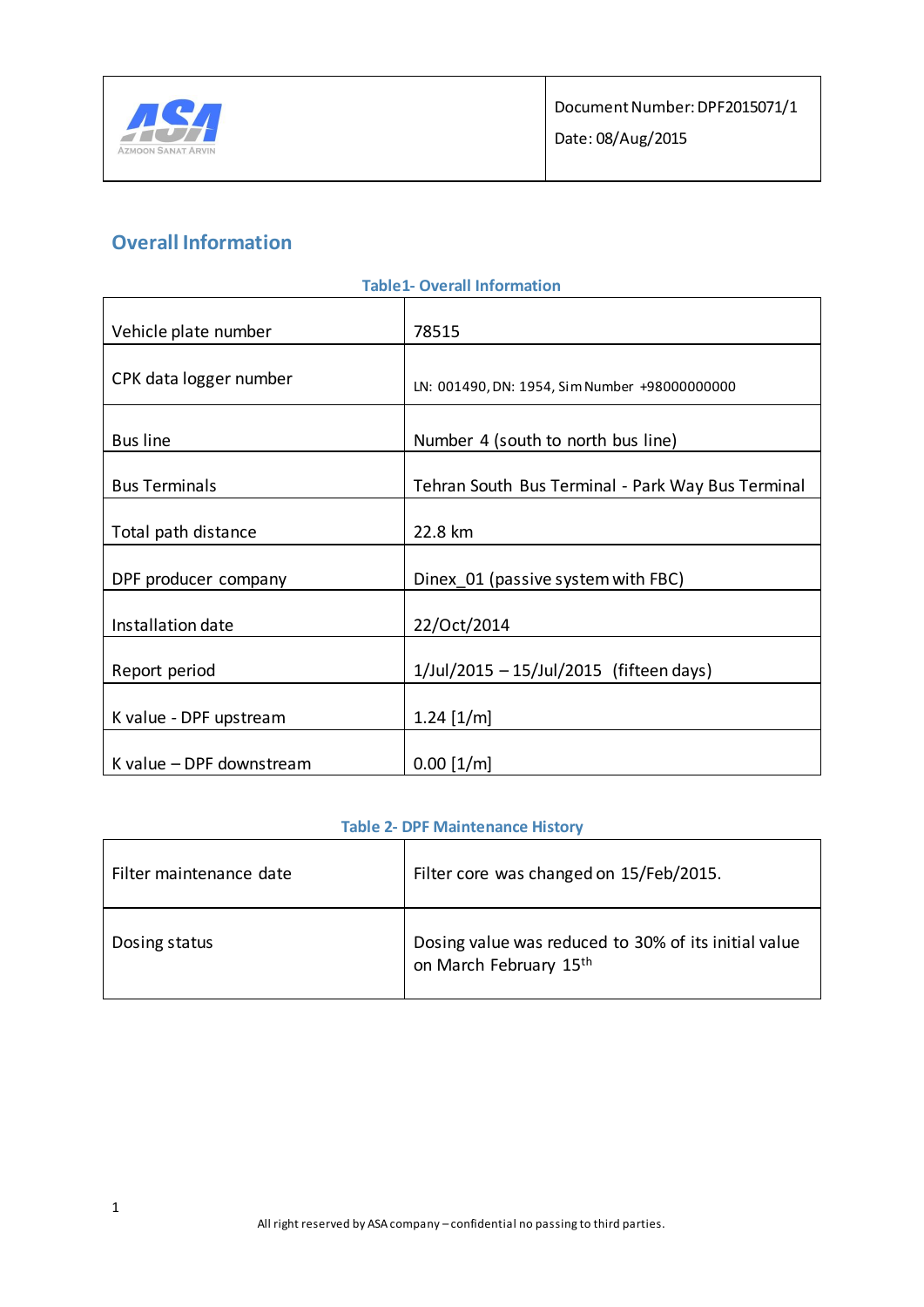

| Bus mileage (from DPF installation date)      | 38276 km                                   |
|-----------------------------------------------|--------------------------------------------|
|                                               |                                            |
| Bus mileage over the period                   | 2100 km                                    |
|                                               |                                            |
| Working days over the period                  | 13 days                                    |
| Stop days                                     | 2 days                                     |
|                                               |                                            |
| Data logger working days                      | 13 days                                    |
|                                               |                                            |
| Working hours over the period                 | 173 hour 6 minutes                         |
| Average working hours per day (including stop | 11 hour 32 minutes                         |
| days)                                         |                                            |
|                                               |                                            |
| Bus average speed                             | 12.14 km/hr <sup>1</sup>                   |
| Idle speed time to all working time ration    | $60\%^2$                                   |
|                                               |                                            |
| Total Bus fuel consumption over the period    | 1302 lit                                   |
|                                               |                                            |
| Fuel consumption per hour                     | 7.53 lit/hr                                |
| Average fuel consumption                      | 0.62 lit/km                                |
|                                               |                                            |
| Total Bus additive consumption over the       | 0.339 lit                                  |
| period                                        |                                            |
|                                               |                                            |
| Average additive consumption                  | $161 \text{ cc/km}$                        |
|                                               | 260 cc per 1000 lit<br>(continuous dosing) |
| Additive consumption to fuel ration           |                                            |

## **Table 3- Fuel and Additive Consumption Information**

1-Due to engine maintenance, idle working ratio was high. So average speed was relatively low during this period.

2- Engine rotational speed for this vehicle when air conditioning system is on, is approximately 784 rpm and without use of cooling system is about 544 rpm.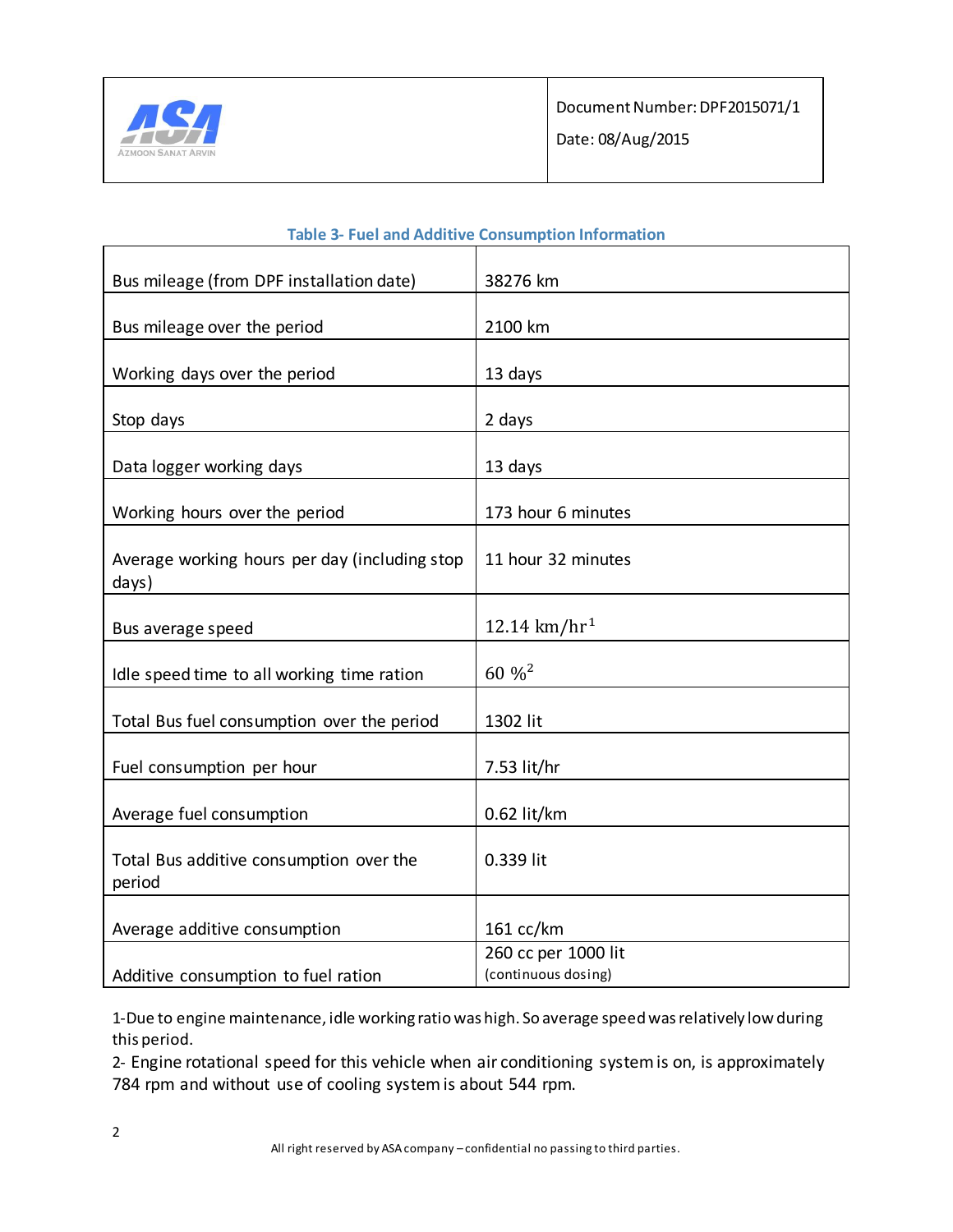



## **Temperature, Pressure and Engine Speed Overview**





**Figure 2-Temperature distribution over the working hours**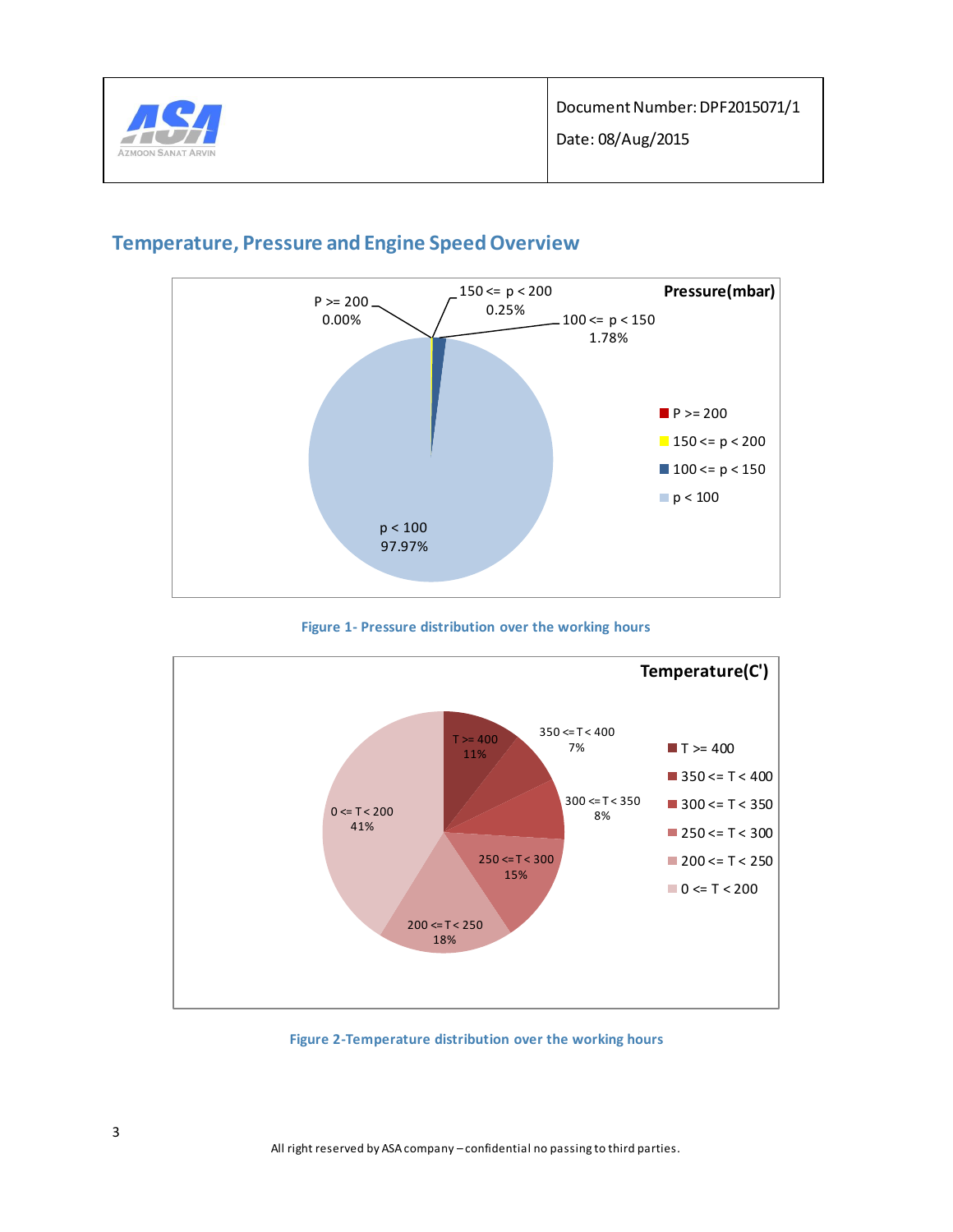



#### **Figure 3- Engine speed distribution over the working hours**

#### **Table 4- Mean values**

| Mean temperature (C) | Mean pressure(mbar) | Mean engine speed(rpm) |
|----------------------|---------------------|------------------------|
| 245.4                | 17 17               |                        |

### **Table 5- Mean values without idling**

| Mean temperature (C) | Mean pressure(mbar) | Mean engine speed(rpm) |
|----------------------|---------------------|------------------------|
| 302.96               | 31.30               | 1027                   |

### **Table 6- Max-min values**

| Max-min temperature(C) | Max-min pressure(mbar) | Max-min engine speed(rpm) |
|------------------------|------------------------|---------------------------|
| 562-50                 | 198-0                  | 2128-250                  |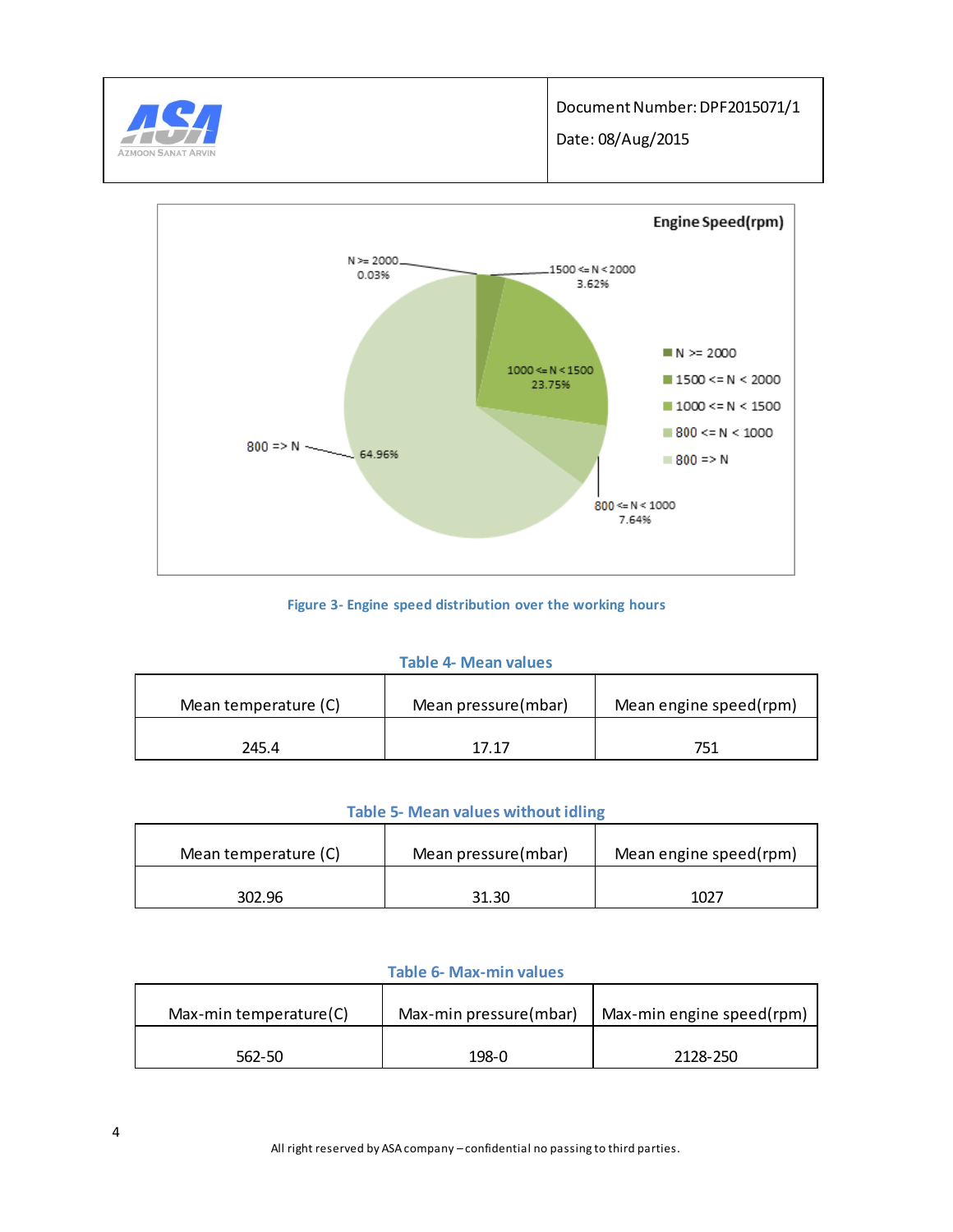

## **Detailed Pressure Analysis**







**Figure 5- Pressure vs. working hours**

Notice: backpressure distribution was shown into two diagrams. As obvious in figure 5, stopworking periods were eliminated and pressure was displayed along working hours.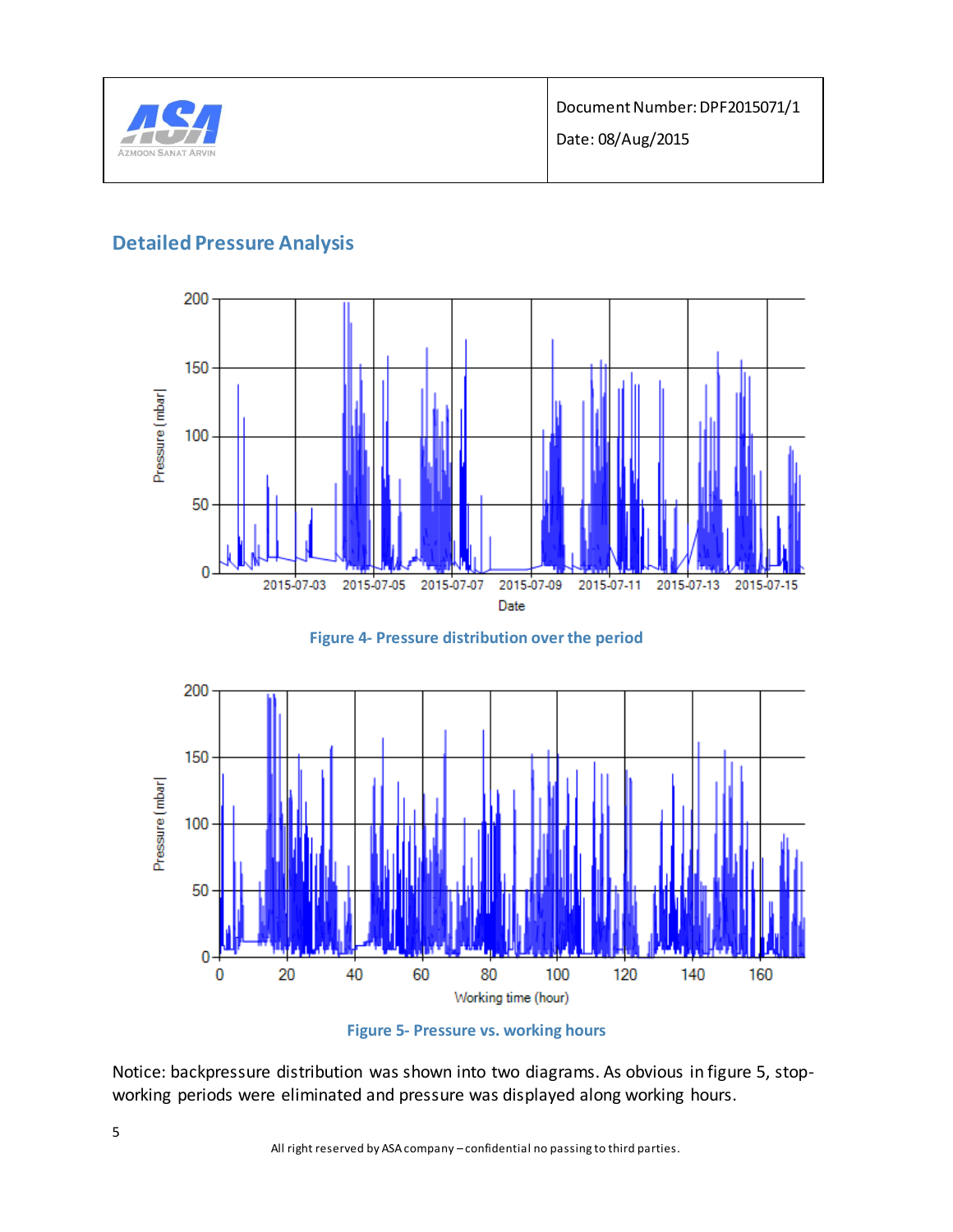

# **Detailed Temperature Analysis**









All right reserved by ASA company – confidential no passing to third parties.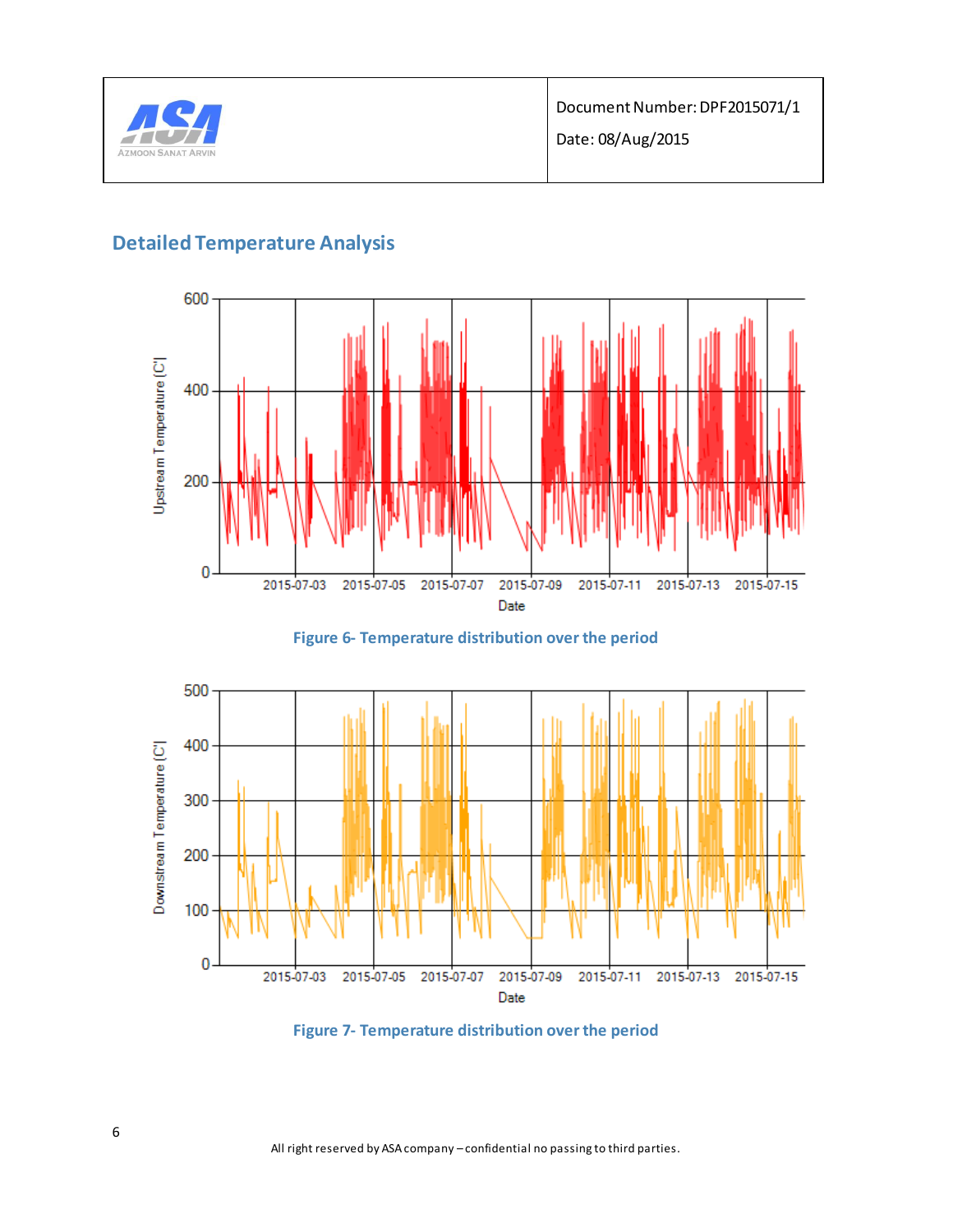

Document Number: DPF2015071/1 Date: 08/Aug/2015



**Figure 8- Temperature vs. working hours**



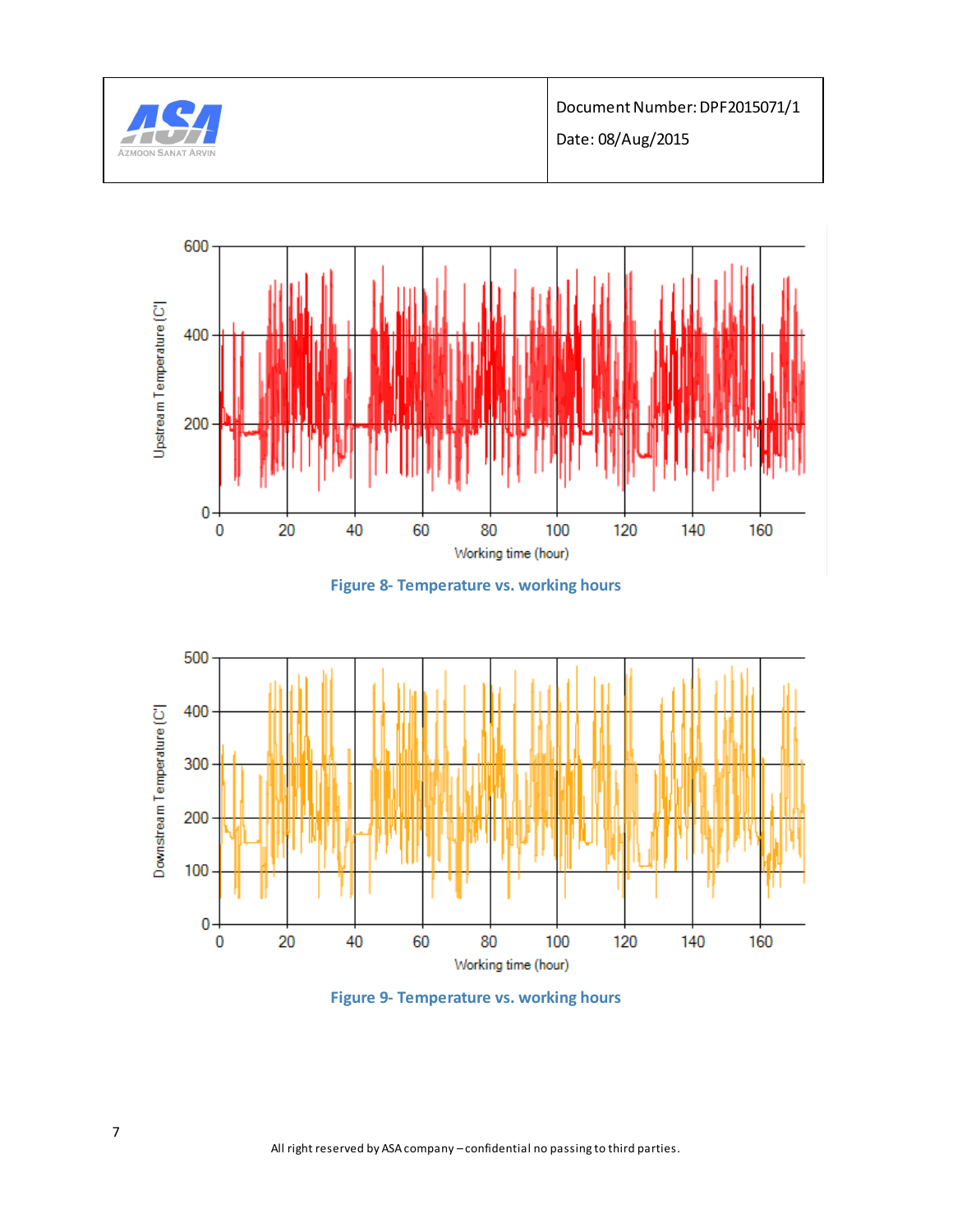

## **Engine Speed Diagrams**









Notice: Due to engine maintenance, idle working ratio was high on Jul 1st, 2<sup>nd</sup> and 3rd.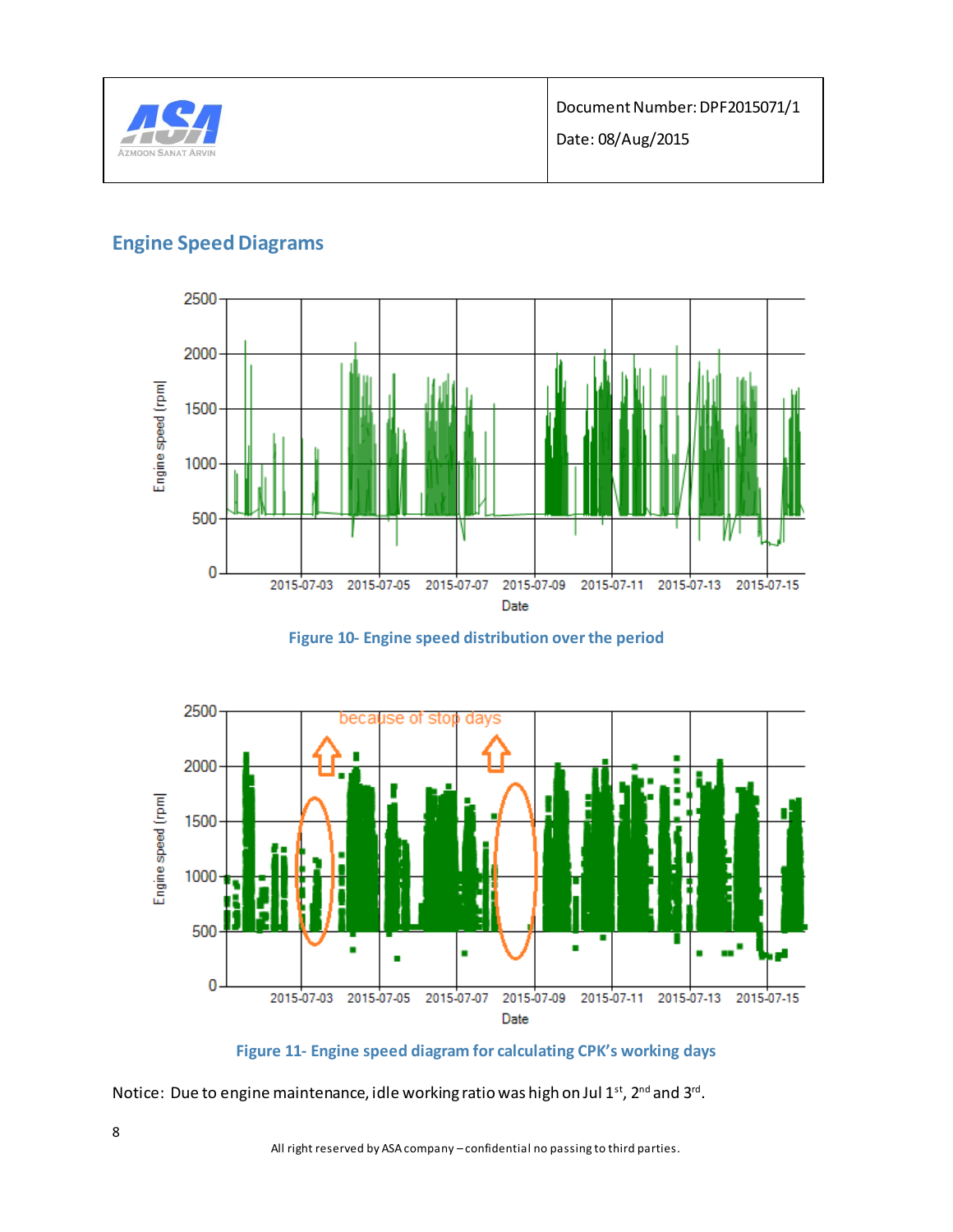





Notice: Data logger sampling time can be calculated from Figure 12. The lines parallel with Date axis show days without data logger data. As depicted in Figure 12, data logger didn't sample on Jul 3<sup>rd</sup> and 8<sup>th</sup> because of stop days.



## **Pressure-Engine Speed diagrams**

Notice: Yellow alarm (200>pressure>150) region was indicated in figure 13.

**Figure 13- Pressure against engine speed**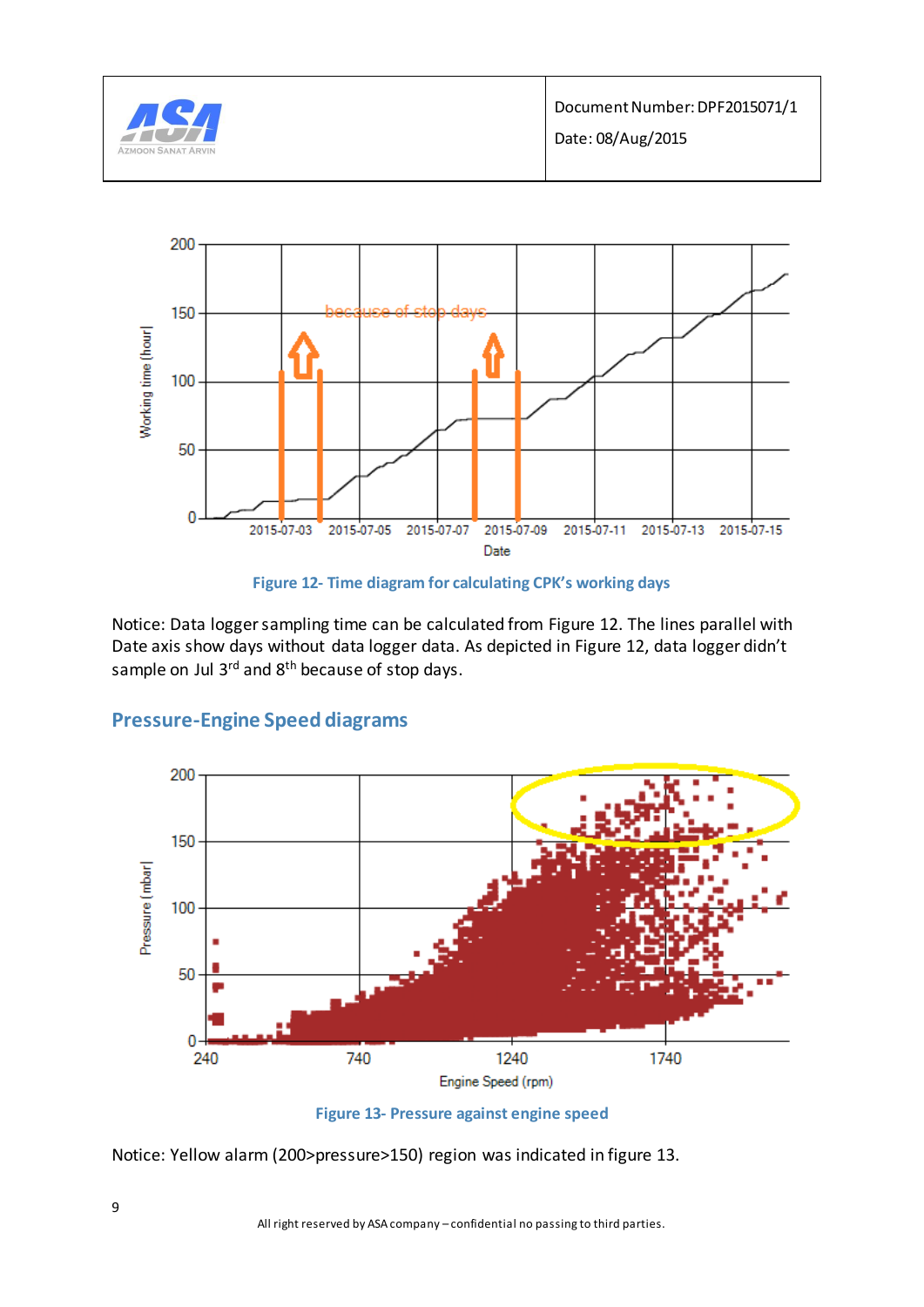



**Figure 14- P, N distribution vs. working hours**

# **Temperature-Engine Speed diagrams**



**Figure 15- Temperature against engine speed**